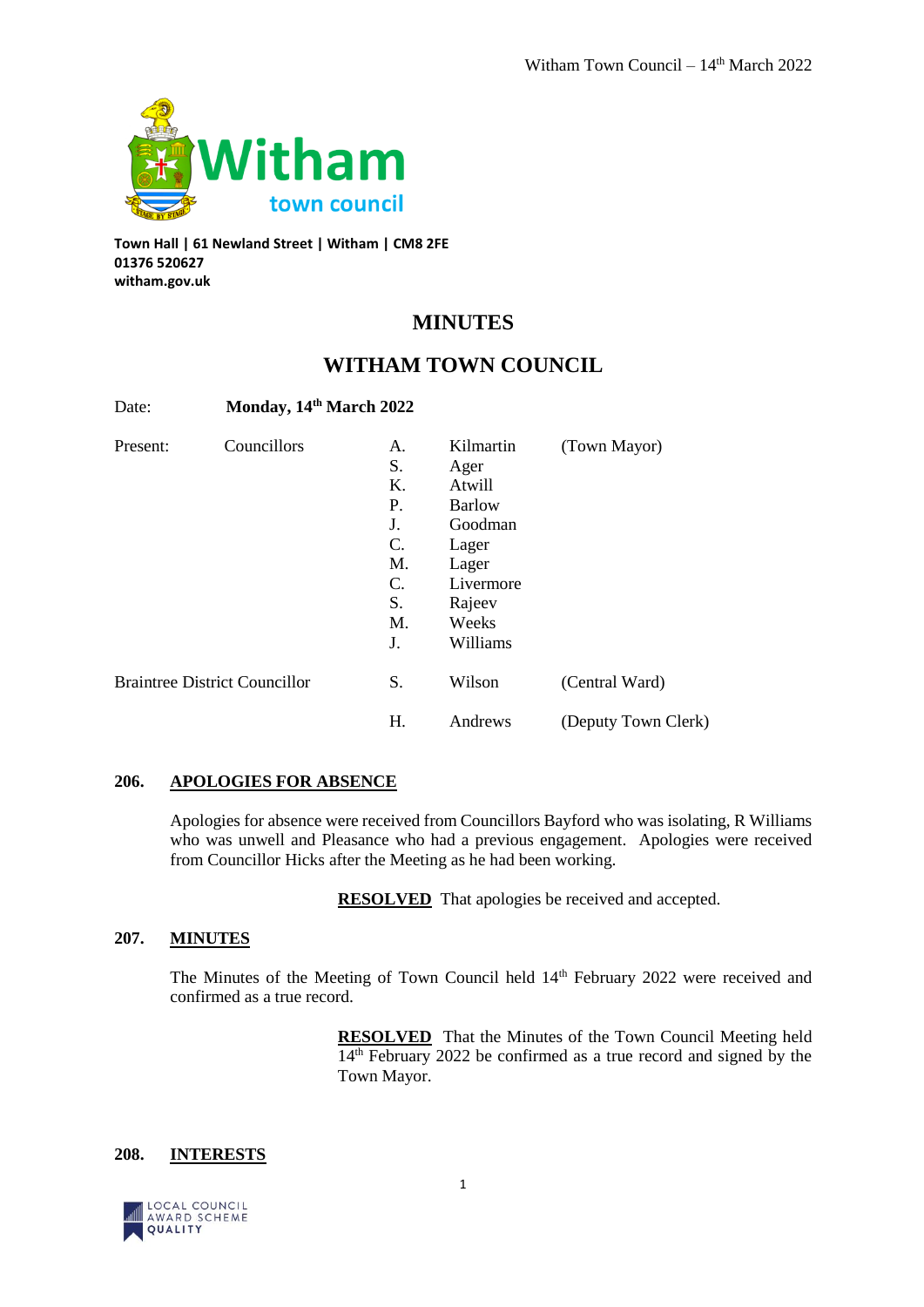Interests were received from Councillors C and M Lager for Minute 211(b) – Traffic Issues, as residents near to Chipping Hill Bridge.

## **209. QUESTIONS AND STATEMENTS FROM THE PUBLIC**

There was no member of the press or public present.

# **210. ESSEX COUNTY AND BRAINTREE DISTRICT COUNCIL UPDATE**

A report from Essex County Councillor D. Louis had been received, circulated to members and was read out by the Town Mayor.

Apologies had been received from Essex County Councillor R. Playle.

District Councillor S Wilson said that no further progress had been made with the traffic lights by the A12 south junction. She also noted that the recent Rivenhall Park Phase 4 planning application had not been approved.

## **211. TRAFFIC ISSUES**

#### (a) Speed Surveys

Members were asked which roads should be considered for speed surveys in preparation of a Vehicle Activated Sign to be installed. A discussion took place and roads suggested were – Maldon Road, Hatfield Road, Gershwin Boulevard, Flora Road, Collingwood Road, Guithavon Valley and Spa Road. Entrances into the town were also considered suitable, not including the B1018 entrance from Braintree as a fixed speed camera is already installed.

Members suggested that locations should be determined by evidence rather than perception and that it would be useful to have data regarding accidents and speeding in considering suitable locations.

> **RESOLVED** That speed survey data history be obtained from Local Highways Panel and accident and speeding information be obtained from Essex Police to determine suitable locations. Item to be next discussed at the Planning  $\&$  Transport Committee meeting of 29<sup>th</sup> March 2022.

#### (b) Chipping Hill Bridge

Councillors C and M Lager had declared interests.

The issue of installing traffic signals on Chipping Hill Bridge was put forward for discussion. Members spoke of the issues with the traffic over the priority bridge with suggestions made to reverse the priority direction, clearer signage and restricting heavy goods vehicles. No County Councillors were present but Essex County Councillor D. Louis had provided a technical advice note regarding highways improvements to the Chipping Hill Bridge. It was noted that some improvements were made to the bridge during 2018/2019 to improve visibility but it was considered that there were continuing problems with vehicles using the bridge.

Members agreed that any suggestions to improve the bridge should be evidence based. Members suggested that a technical appraisal should be sought from Essex County as the technical advice note provided was prepared in 2016.

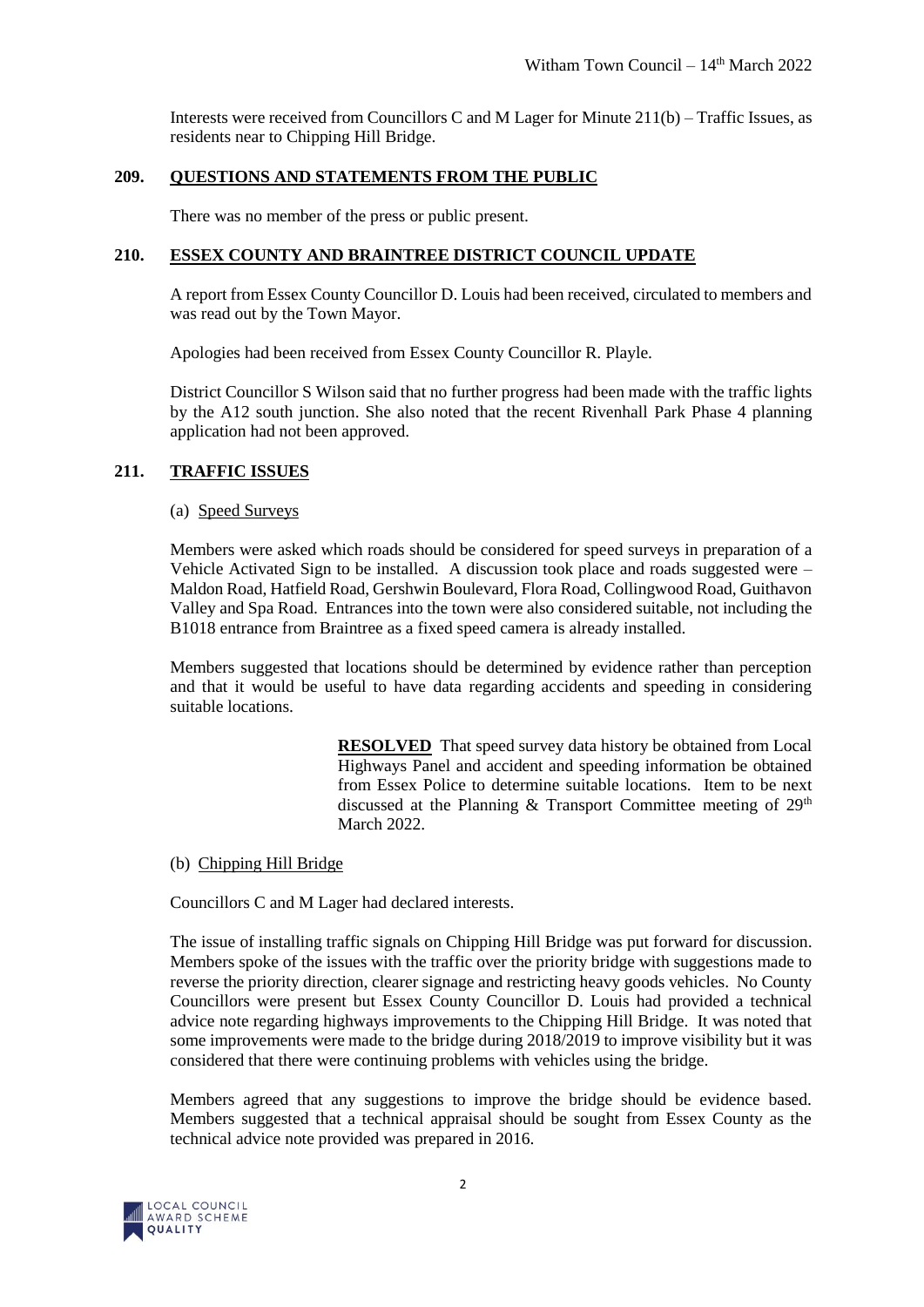**RESOLVED** That an application be made to the Local Highways Panel to implement a weight restriction on Chipping Hill Bridge.

**RESOLVED** That investigations are carried out into the issues with vehicles using Chipping Hill Bridge including considering improved signage and priority direction.

## **212. TOWN MAYOR'S ENGAGEMENTS**

Details of the Town Mayor's engagements attended for period  $15<sup>th</sup>$  February to  $14<sup>th</sup>$  March 2022 were received.

**RESOLVED** That the details be received and noted.

# **213. TOWN CLERK'S REPORT**

The Town Clerk's report on matters arising was received.

Members noted that the Annual Town Meeting would be held on 19<sup>th</sup> April 2022 and that information would be circulated shortly regarding the format of the meeting and those attending.

**RESOLVED** That the report be received and noted.

# **214. COMMITTEE REPORTS**

(a) **Planning and Transport Committee held 14th and 28th February 2022**  Minutes  $223 - 243$  (inclusive).

Councillor Goodman, Chairman of the Planning and Transport Committee, gave his Report en bloc.

Minute 227 was discussed and it was noted that the recent application for Rivenhall Park had been refused by Braintree District Council.

> **RESOLVED** That the Report of the Planning and Transport Committee be received.

(b) **Community Committee held 28th February 2022** Minutes  $54 - 70$  (inclusive).

Councillor Ager, Chairman of the Community Committee, gave her Report en bloc.

**RESOLVED** That the Report be received.

# **215. EXCLUSION OF THE PRESS AND PUBLIC**

**RESOLVED** That under the Public Bodies (Admissions to Meetings) Act 1960, the press and public be excluded from the Meeting for the consideration of the remaining items of business on the grounds they involve the likely disclosure of exempt information falling within Schedule 12A (S5) of the Local Government Act 1972.